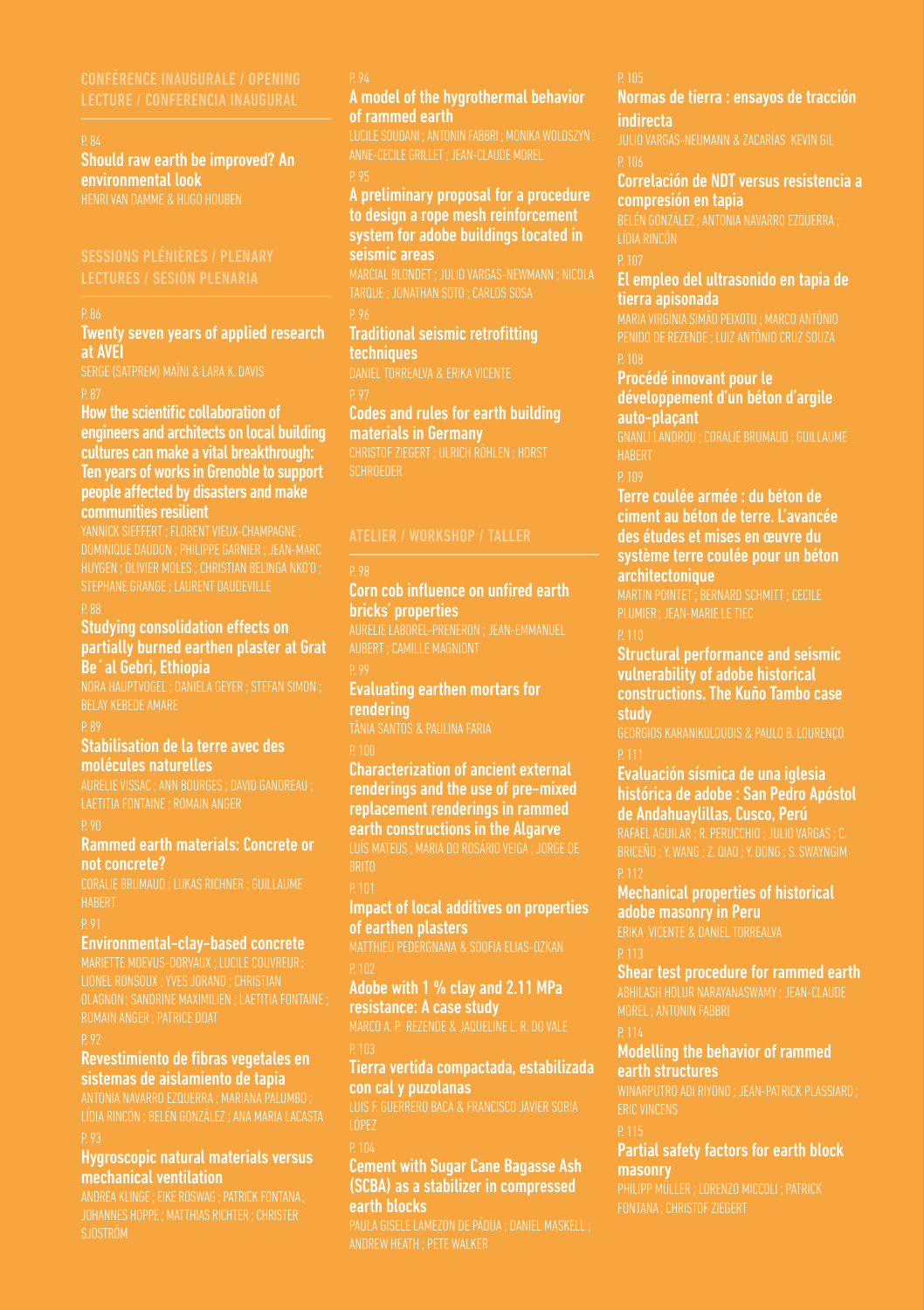Internal insulation of historic buildings with earth building materials

CHRISTOF ZIEGERT & EIKE ROSWAG-KLINGE

P. 117<br>**Hygrothermal performance of timber** frame construction using earthen materials - a twin house monitoring SVEN STEINBACH & STEPHAN JÖRCHEL

<sup>P. 118</sup><br>I<mark>nfluence de la conception</mark> architecturale et du climat sur les transferts d'humidité dans une paroi BRUNO ANDRES ; PHILIPPE DEVILLERS ; ERIC DEFRENNE

P. 119<br><mark>The role of the thermal mass of adobe</mark> walls in the thermal performance of vernacular dwellings

Hygrothermal properties of extruded earth bricks PASCAL MAILLARD & JEAN-EMMANUEL AUBERT



# RECHERCHE, EXPÉRIMENTATION, INNOVATION

Research, experimentation, innovation

Investigación, experimentación, innovación